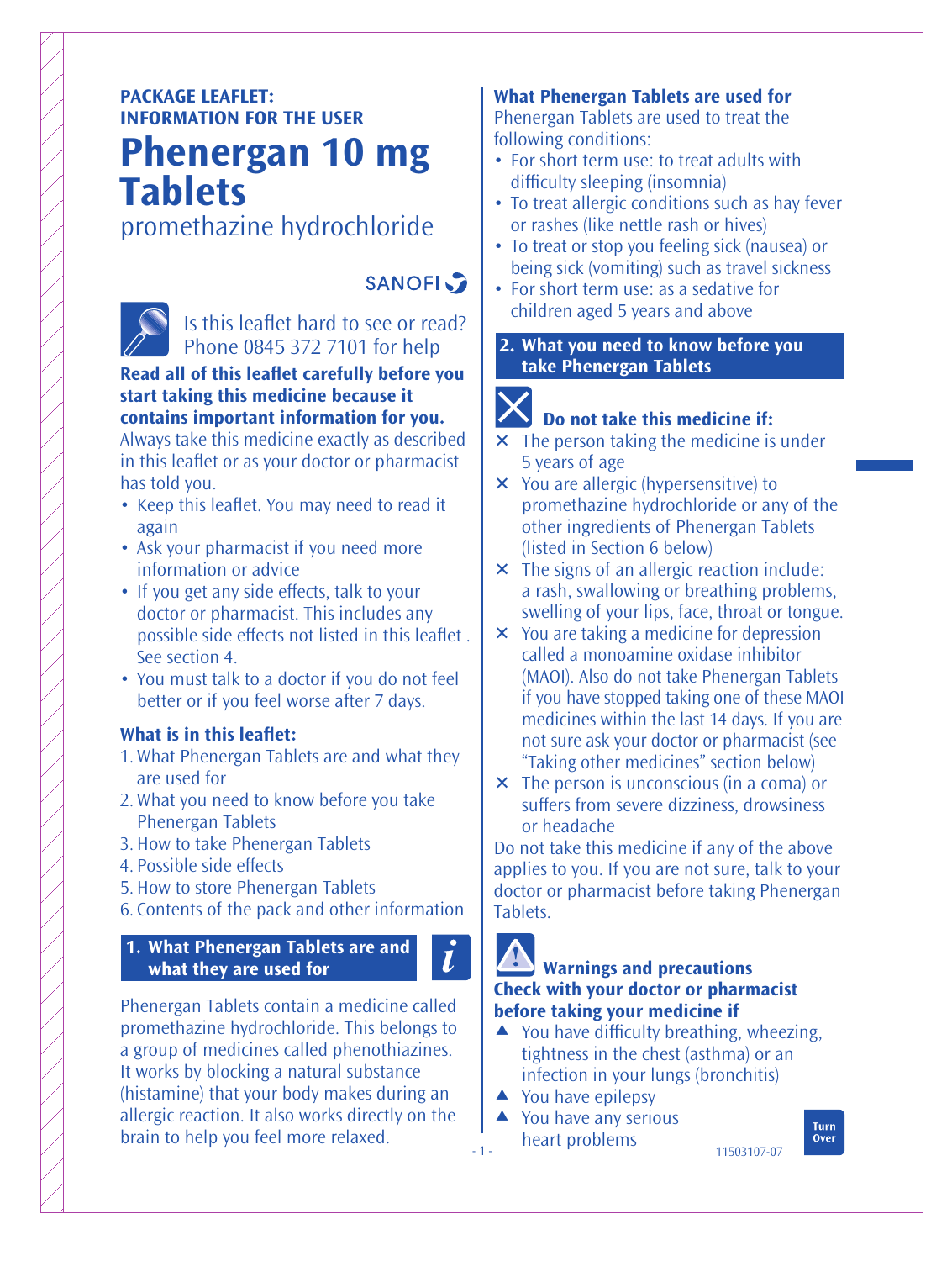- ▲ You have liver or kidney problems
- $\triangle$  You have a stomach blockage or difficulty passing water (urine)
- $\triangle$  You have hearing problems
- ▲ You have increased pressure in the eye (narrow angle glaucoma)
- ▲ You have had something called Reye's Syndrome or possible Reye's Syndrome signs include being sick and confused following a viral illness

If you are not sure if any of the above apply to you, talk to your doctor or pharmacist before taking Phenergan Tablets.

### **Confluence I and Phenergan Tablets**

Please tell your doctor or pharmacist if you are taking or have recently taken any other medicines. This includes medicines you can buy without prescription, including herbal medicines. This is because Phenergan Tablets can affect the way some medicines work. Also some medicines can affect the way Phenergan Tablets work.

#### **Do not take this medicine, and tell your doctor, if you are taking or have taken the following in the last 2 weeks:**

• Some medicines for depression called monoamine oxidase inhibitors (MAOIs). If you are not sure ask your doctor or pharmacist

#### **Tell your doctor or pharmacist if you are taking any of the following:**

- Anticholinergic medicines includes some medicines used for irritable bowel syndrome, asthma or weak bladder. These can increase the risk of dizziness, dry mouth and blurred eyesight
- Medicines for depression (such as amitriptyline)
- Medicines to help you to sleep or feel more relaxed (such as diazepam or zolpidem)
- Medicines such as aspirin (for arthritis and pain in your joints). Phenergan Tablets may hide the side effects of these medicines

#### **Phenergan Tablets with food and drink**

Do not drink alcohol while you are taking Phenergan Tablets. This is because it can affect the way the medicine works.

#### **Pregnancy and breast-feeding**

Talk to your doctor or pharmacist before taking this medicine if you are pregnant, might become pregnant, or think you may be pregnant. Phenergan Tablets should not be taken 2 weeks before birth.

You should not take Phenergan Tablets if you are breast-feeding. This is because small amounts may pass into mothers' milk. This can be harmful to your baby.

If you are breast-feeding or planning to breast-feed, talk to your doctor or pharmacist before taking any medicine.



#### **Driving and using machines**

You may feel drowsy or sleepy after taking this medicine or in the morning after taking this medicine. If this happens, do not drive or use any tools or machines.

#### **Phenergan Tablets contains lactose:**

• This is a type of sugar. If you have been told by your doctor that you cannot tolerate or digest some sugars (have an intolerance to some sugars), talk to your doctor before taking this medicine

#### **3. How to take Phenergan Tablets**

Always use this medicine exactly as described in this leaflet or as your doctor or pharmacist has told you. Check with your doctor or pharmacist if you are not sure.

The amount you need to take depends on the reason you are taking Phenergan Tablets. The following information will help you to decide how much you need to take.

#### **Taking this medicine**

- Take this medicine by mouth
- Do not take for longer than 7 days. If your symptoms worsen or do not improve after 7 days talk to your doctor or pharmacist
- If you feel the effect of your medicine is too weak or too strong, do not change the dose yourself, but ask your doctor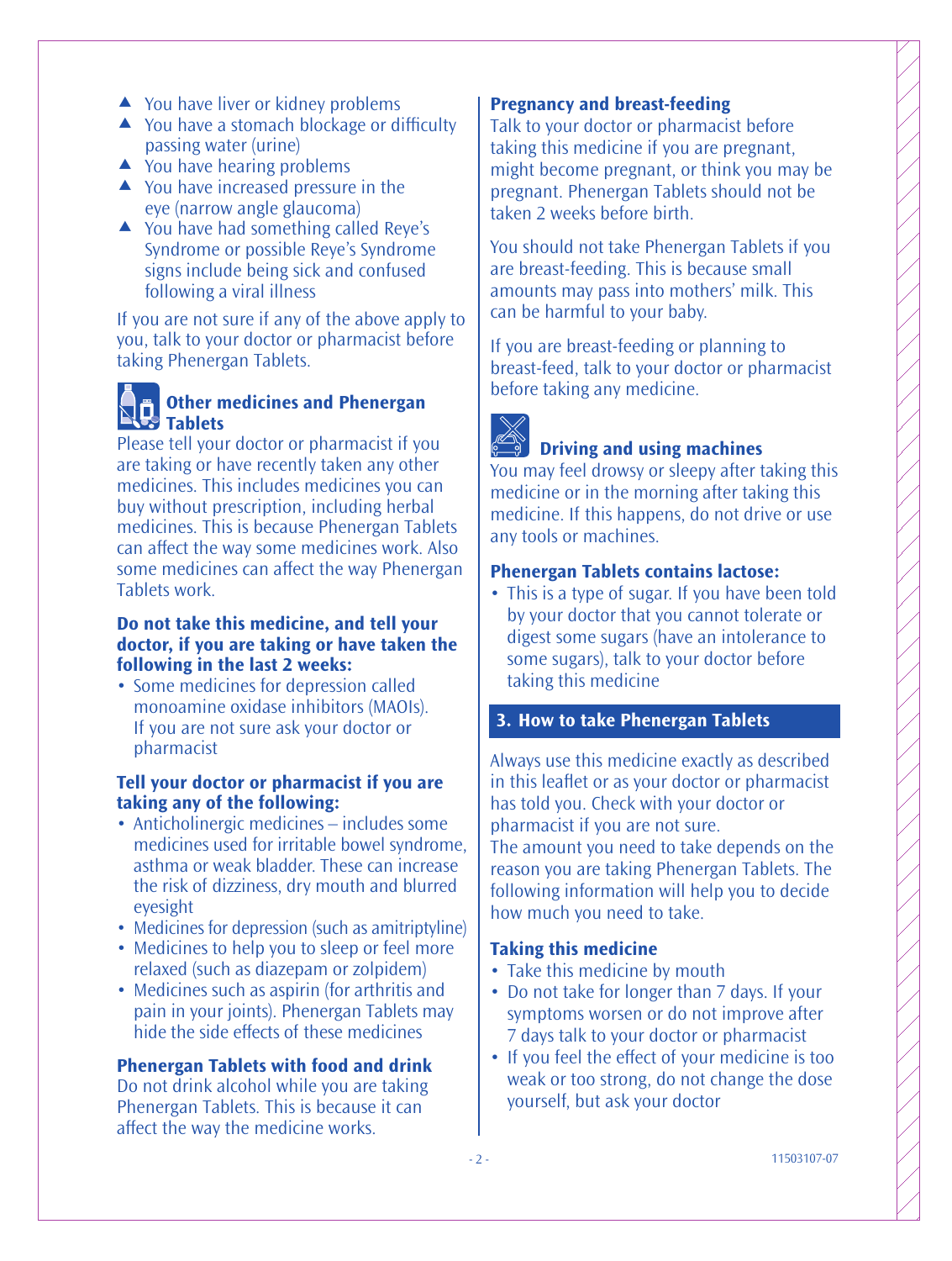#### **How much to take**

The recommended dose is:

**For allergies (such as hay fever, rashes and hives)**

- **Children 2-5 years:**
- Phenergan Elixir should be given in this age group

#### **Children 5-10 years:**

- A single dose of either one or two tablets (10mg or 20mg) given at night or one tablet (10mg) given twice a day
- DO NOT give more than two tablets (20mg) each day

#### **Children over 10 years and adults (including the elderly):**

- Start with one tablet (10mg) twice a day
- This may be increased to a maximum of two tablets (20mg) three times a day

#### **For treatment and prevention of feeling sick or being sick (such as travel sickness) Children 2-5 years:**

• Phenergan Elixir should be given in this age group

#### **Children 5-10 years:**

- A single tablet to be taken the night before the journey
- This may be repeated after 6-8 hours if necessary

#### **Children over 10 years and adults (including the elderly):**

- Two tablets (20mg) to be taken the night before the journey
- This may be repeated after 6-8 hours if necessary

#### **As a short term paediatric sedative and for short term treatment of insomnia in adults Children 2-5 years:**

• Phenergan Elixir should be given in this age group

#### **Children 5-10 years:**

• Two tablets (20mg) given as a single dose at night time

#### **Children over 10 years and adults (including the elderly):**

• Two to five tablets (20mg to 50mg) as a single dose at night time

Use this medicine only as recommended. Do not exceed the recommended dose.

#### **Exposure to sunlight**

Phenergan Tablets can make your skin more sensitive to sunlight. Keep out of direct sunlight while taking this medicine.

#### **If you take more Phenergan Tablets than you should**

If you or your child takes more Phenergan Tablets than you should, tell a doctor or go to a hospital casualty department straight away. Take the medicine pack with you.

This is so the doctor knows what you or your child has taken.

The following effects may happen:

**In children:** Excitation, moving unsteadily or stumbling, uncontrolled writhing movements especially of the hands or feet, hallucinations, fits (seizures), loss of consciousness, uneven heart beat and breathing difficulties.

**In adults:** Feeling sleepy or drowsy, fits, loss of consciousness, uneven heart beat and breathing difficulties.

#### **If you forget to take Phenergan Tablets**

Do not take a double dose to make up for a forgotten dose

- If you are taking Phenergan Tablets for an allergic condition - take your medicine as soon as you remember, then carry on as before
- If you are taking Phenergan Tablets for sedation or sleeping problems - miss that dose and take the next evening's dose as usual If you have any further questions on the use

of this product, ask your doctor or pharmacist.

#### **Tests**

Taking Phenergan Tablets may affect the results of certain tests. These include some pregnancy tests and skin tests. Phenergan Tablets should not be taken at least 3 days before the start of a skin test.

#### **4. Possible side effects**

Like all medicines, Phenergan Tablets can cause side effects, although not everybody gets them.

#### **Stop taking Phenergan Tablets and see a doctor or go to a hospital straight away if you notice any of the following side effects:**

- An allergic reaction. The signs may include: a rash, swallowing or breathing problems, swelling of your lips, face, throat or tongue
- Liver problems that may cause the eyes or skin to go yellow (jaundice)
- Muscle stiffness or shaking

Turn **Over**